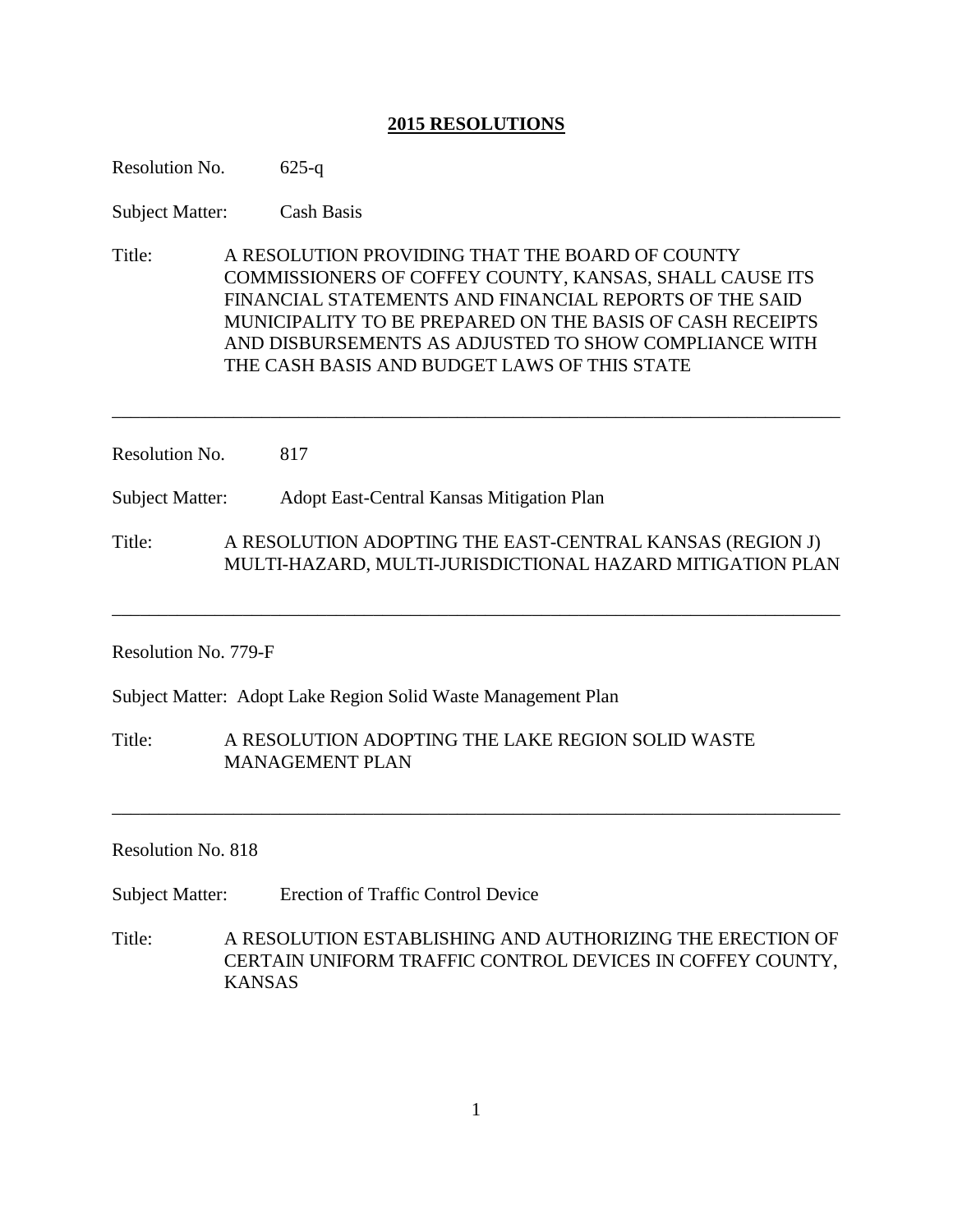Resolution No. 819

Subject Matter: Erection of Traffic Control Devices

Title: A RESOLUTION ESTABLISHING AND AUTHORIZING THE ERECTION OF CERTAIN UNIFORM TRAFFIC CONTROL DEVICES IN COFFEY COUNTY, KANSAS

\_\_\_\_\_\_\_\_\_\_\_\_\_\_\_\_\_\_\_\_\_\_\_\_\_\_\_\_\_\_\_\_\_\_\_\_\_\_\_\_\_\_\_\_\_\_\_\_\_\_\_\_\_\_\_\_\_\_\_\_\_\_\_\_\_\_\_\_\_\_\_\_\_\_\_\_\_\_

Resolution No. 772H

Subject Matter: Salaries

Title: A RESOLUTION ESTABLISHING THE PAY SCALE AND CLASSIFICATION FOR THE EMPLOYEES OF COFFEY COUNTY, KANSAS

## Resolution No. 820

Subject Matter: Approve Special Use for Temporary Campgrounds

Title: A RESOLUTION APPROVING A SPECIAL USE TO ESTABLISH TEMPORARY CAMPGROUNDS IN THE A-1 AGRICULTURAL DISTRICT ON CERTAIN LANDS LOCATED IN COFFEY COUNTY, KANSAS, UNDER THE AUTHORITY GRANTED BY THE ZONING REGULATIONS OF THE COUNTY AS ORIGINALLY APPROVED BY RESOLUTION NO. 386

\_\_\_\_\_\_\_\_\_\_\_\_\_\_\_\_\_\_\_\_\_\_\_\_\_\_\_\_\_\_\_\_\_\_\_\_\_\_\_\_\_\_\_\_\_\_\_\_\_\_\_\_\_\_\_\_\_\_\_\_\_\_\_\_\_\_\_\_\_\_\_\_\_\_\_\_\_\_

\_\_\_\_\_\_\_\_\_\_\_\_\_\_\_\_\_\_\_\_\_\_\_\_\_\_\_\_\_\_\_\_\_\_\_\_\_\_\_\_\_\_\_\_\_\_\_\_\_\_\_\_\_\_\_\_\_\_\_\_\_\_\_\_\_\_\_\_\_\_\_\_\_\_\_\_\_\_

Resolution No. 772Ha

Subject Matter: Revised Employee Salaries

Title: A REVISED RESOLUTION ESTABLISHING THE PAY SCALE AND CLASSIFICATION FOR THE EMPLOYEES OF COFFEY COUNTY, KANSAS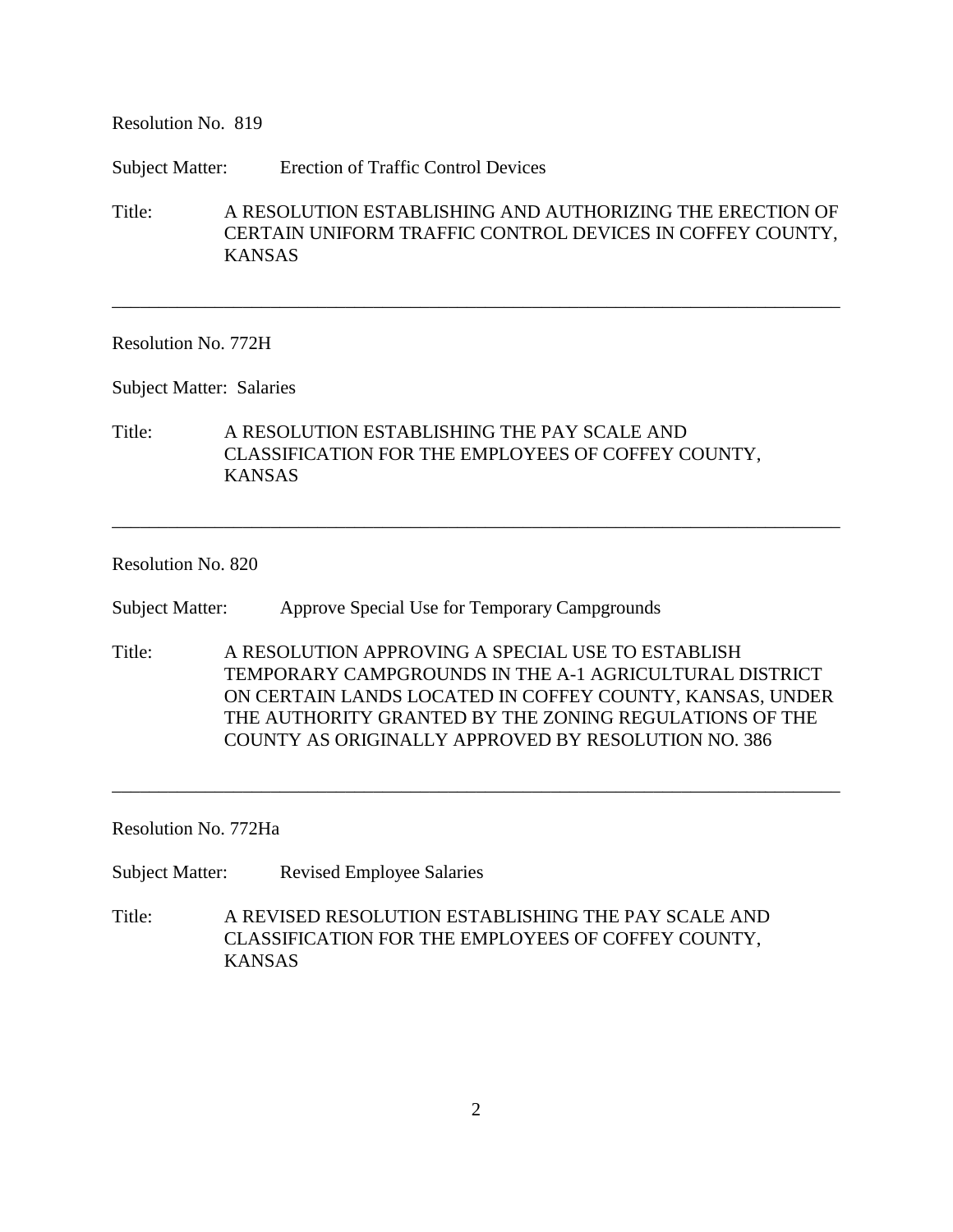### Resolution No. 772Hb

Subject: Revised Employee Salaries

Title: A REVISED RESOLUTION ESTABLISHING THE PAY SCALE AND CLASSIFICATION FOR THE EMPLOYEES OF COFFEY COUNTY, KANSAS

### Resolution No. 822

Subject: Vacate Emmer Lane

Title: A RESOLUTION TO VACATE CERTAIN PORTIONS OF EMMER LANE ROAD FROM 1<sup>ST</sup> ROAD THENCE NORTH APPROXIMATELY ONE-HALF MILE TO THE CENTER SECTION

\_\_\_\_\_\_\_\_\_\_\_\_\_\_\_\_\_\_\_\_\_\_\_\_\_\_\_\_\_\_\_\_\_\_\_\_\_\_\_\_\_\_\_\_\_\_\_\_\_\_\_\_\_\_\_\_\_\_\_\_\_\_\_\_\_\_\_\_\_\_\_\_\_\_\_\_

\_\_\_\_\_\_\_\_\_\_\_\_\_\_\_\_\_\_\_\_\_\_\_\_\_\_\_\_\_\_\_\_\_\_\_\_\_\_\_\_\_\_\_\_\_\_\_\_\_\_\_\_\_\_\_\_\_\_\_\_\_\_\_\_\_\_\_\_\_\_\_\_\_\_\_\_\_\_

### Resolution No. 823

Subject Matter: Establish and Authorize the erection of Traffic Control Devices

Title: A RESOLUTION ESTABLISHING AND AUTHORIZING THE ERECTION OF CERTAIN UNIFORM TRAFFIC CONTROL DEVICES IN COFFEY COUNTY, KANSAS

\_\_\_\_\_\_\_\_\_\_\_\_\_\_\_\_\_\_\_\_\_\_\_\_\_\_\_\_\_\_\_\_\_\_\_\_\_\_\_\_\_\_\_\_\_\_\_\_\_\_\_\_\_\_\_\_\_\_\_\_\_\_\_\_\_\_\_\_\_\_\_\_\_\_\_\_\_\_

### Resolution No. 824

Subject Matter: Vacate Portion of Hillview Drive

Title: A RESOLUTION TO VACATE A CERTAIN PORTION OF THE ROAD OF HILLVIEW DRIVE IN THE HILL VIEW SUBDIVISION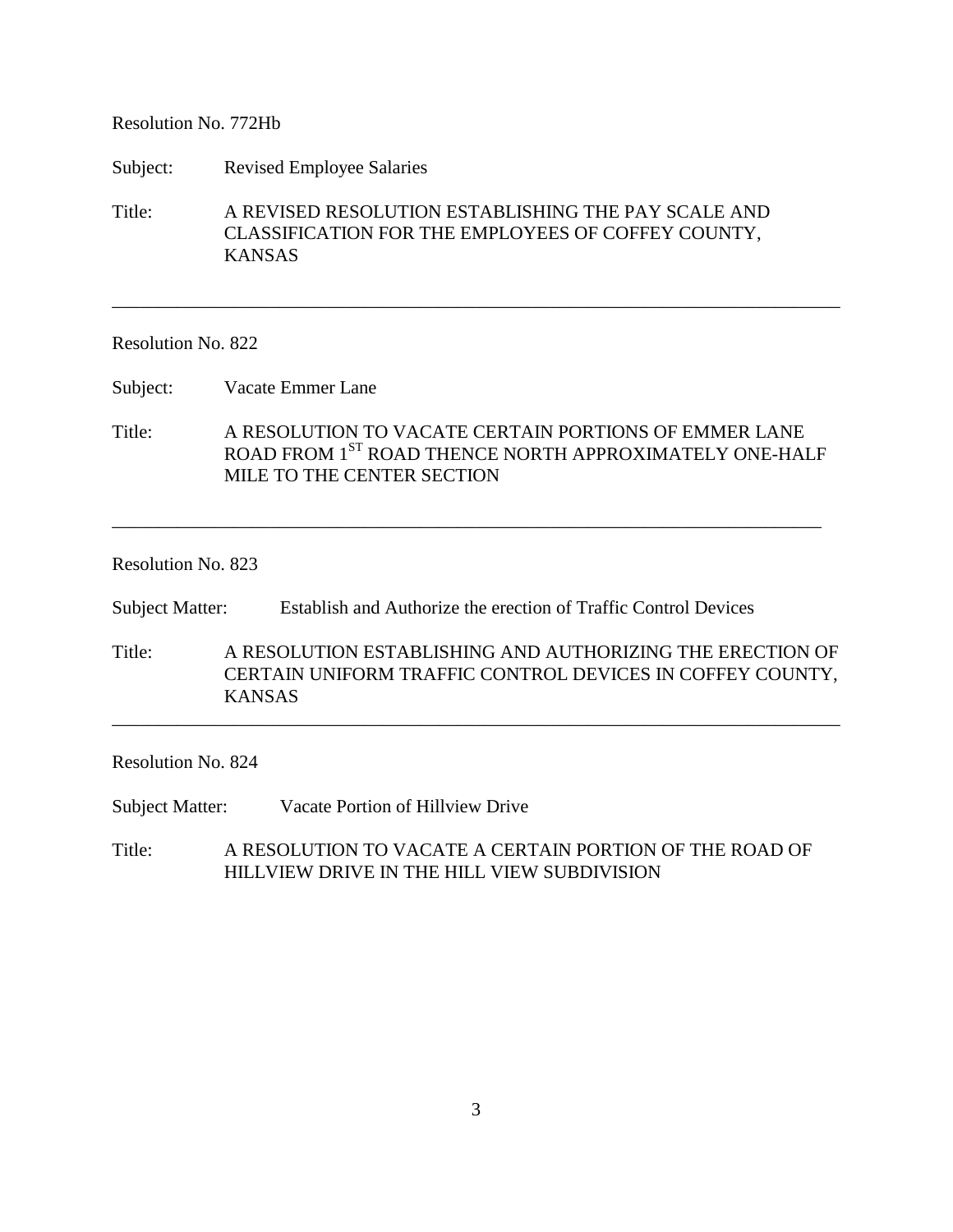Resolution No. 825

Subject Matter: Refunding Revenue Bonds (Kansas Gas and Electric Company Project)

Title: A RESOLUTION APPROVING THE ISSUANCE OF POLLUTION CONTROL REFUNDING REVENUE BONDS (KANSAS GAS AND ELECTRIC COMPANY PROJECT) SERIES 2016 BY THE CITY OF BURLINGTON, KANSAS

\_\_\_\_\_\_\_\_\_\_\_\_\_\_\_\_\_\_\_\_\_\_\_\_\_\_\_\_\_\_\_\_\_\_\_\_\_\_\_\_\_\_\_\_\_\_\_\_\_\_\_\_\_\_\_\_\_\_\_\_\_\_\_\_\_\_\_\_\_\_\_\_\_\_\_\_\_\_

Resolution No. 787-C

Subject Matter: Extend Special Use Dates to Extend for Wind Energy

Title: A RESOLUTION CONSOLIDATING AND EXTENDING THE APPROVED SPECIAL USE DATES TO ESTABLISH COMMERCIAL WIND ENERGY FOR THE COMMERCIAL OPERATION DATE (COD) BY AMENDING RESOLUTIONS NO. 787 EFFECTIVE DECEMBER 10, 2010; 787-A EFFECTIVE AUGUST 2, 2011 AND 787-B EFFECTIVE AUGUST 15, 2014, AS ALLOWED UNDER THE AUTHORITY GRANTED BY THE ZONING REGULATIONS OF COFFEY COUNTY AS ORIGINALLY APPROVED BY RESOLUTION NO. 386B

\_\_\_\_\_\_\_\_\_\_\_\_\_\_\_\_\_\_\_\_\_\_\_\_\_\_\_\_\_\_\_\_\_\_\_\_\_\_\_\_\_\_\_\_\_\_\_\_\_\_\_\_\_\_\_\_\_\_\_\_\_\_\_\_\_\_\_\_\_\_\_\_\_\_\_\_\_\_

Resolution No. 826

Subject Matter: Coffey County Housing Authority

Title: A RESOLUTION SUPPORTING THE APPLICATION OF COFFEY COUNTY HOUSING AUTHORITY FOR THE MODERATE INCOME HOUSING GRANT

\_\_\_\_\_\_\_\_\_\_\_\_\_\_\_\_\_\_\_\_\_\_\_\_\_\_\_\_\_\_\_\_\_\_\_\_\_\_\_\_\_\_\_\_\_\_\_\_\_\_\_\_\_\_\_\_\_\_\_\_\_\_\_\_\_\_\_\_\_\_\_\_\_\_\_\_\_\_

Resolution No. 827

Subject: Establish Wind Farm PILOT Fund

Title: A RESOLUTION ESTABLISHING THE WIND FARM PILOT (PAYMENT IN LIEU OF TAXES) FUND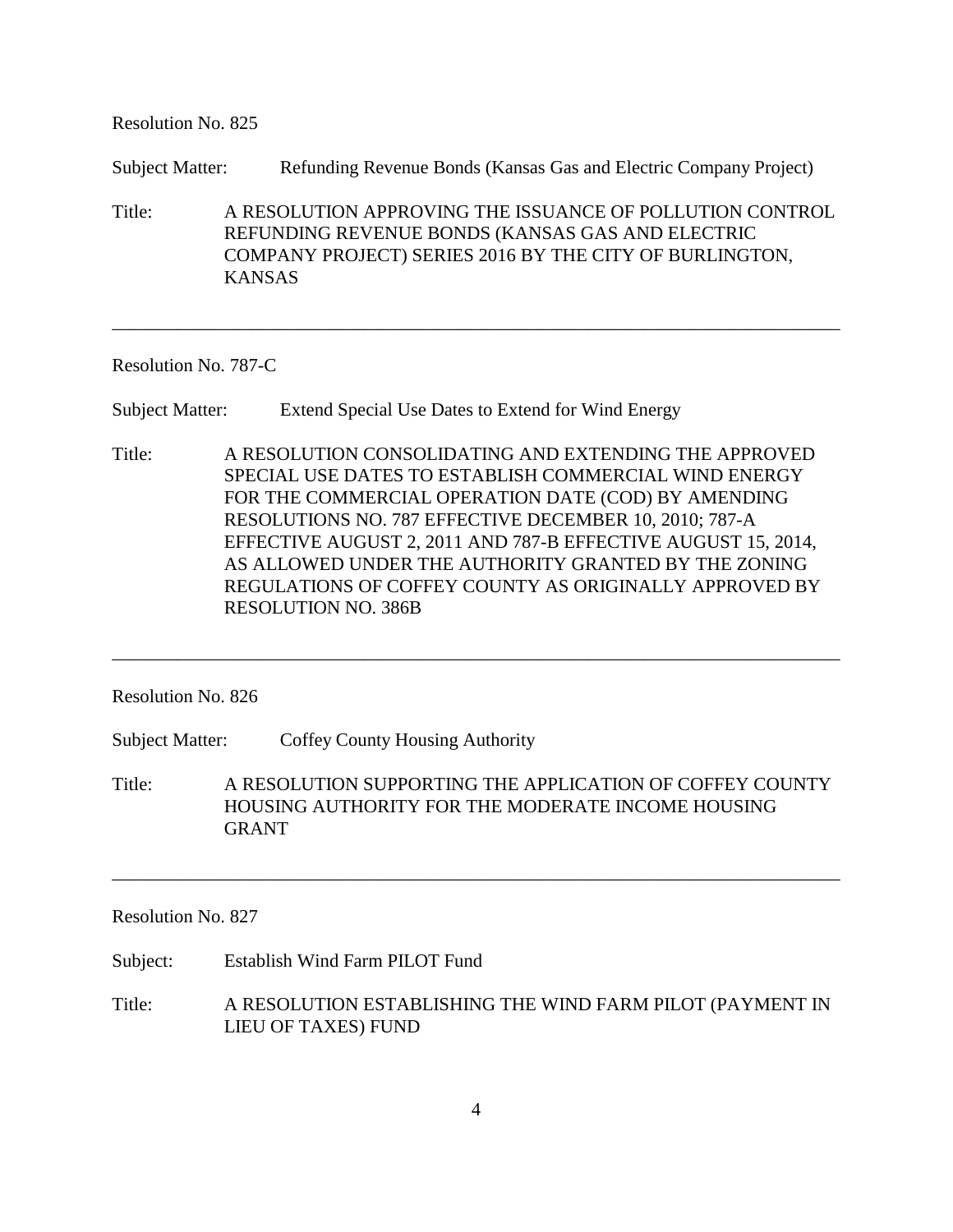Resolution No. 767-G

Subject: Transfer Funds to Special Highway Improvement Fund

Title: A RESOLUTION TRANSFERRING FUNDS TO THE COFFEY COUNTY SPECIAL HIGHWAY IMPROVEMENT FUND

\_\_\_\_\_\_\_\_\_\_\_\_\_\_\_\_\_\_\_\_\_\_\_\_\_\_\_\_\_\_\_\_\_\_\_\_\_\_\_\_\_\_\_\_\_\_\_\_\_\_\_\_\_\_\_\_\_\_\_\_\_\_\_\_\_\_\_\_\_\_\_\_\_\_\_\_\_\_

#### Resolution No. 744-L

Subject Matter: Transfer Funds

Title: A RESOLUTION TRANSFERRING FUNDS TO THE COFFEY COUNTY COMMUNITY IMPROVEMENT RESERVE FUND

\_\_\_\_\_\_\_\_\_\_\_\_\_\_\_\_\_\_\_\_\_\_\_\_\_\_\_\_\_\_\_\_\_\_\_\_\_\_\_\_\_\_\_\_\_\_\_\_\_\_\_\_\_\_\_\_\_\_\_\_\_\_\_\_\_\_\_\_\_\_\_\_\_\_\_\_\_\_

#### Resolution No. 733-H

Subject Matter: Transfer Funds

Title: A RESOLUTION TRANSFERRING FUNDS TO THE COFFEY COUNTY NOXIOUS WEED CAPITAL OUTLAY FUND

\_\_\_\_\_\_\_\_\_\_\_\_\_\_\_\_\_\_\_\_\_\_\_\_\_\_\_\_\_\_\_\_\_\_\_\_\_\_\_\_\_\_\_\_\_\_\_\_\_\_\_\_\_\_\_\_\_\_\_\_\_\_\_\_\_\_\_\_\_\_\_\_\_\_\_\_\_\_

## Resolution No. 731-K

Subject Matter: Transfer Funds

Title: A RESOLUTION TRANSFERRING FUNDS TO THE COFFEY COUNTY EQUIPMENT RESERVE FUND

\_\_\_\_\_\_\_\_\_\_\_\_\_\_\_\_\_\_\_\_\_\_\_\_\_\_\_\_\_\_\_\_\_\_\_\_\_\_\_\_\_\_\_\_\_\_\_\_\_\_\_\_\_\_\_\_\_\_\_\_\_\_\_\_\_\_\_\_\_\_\_\_\_\_\_\_\_\_

### Resolution No. 633-P

Subject Matter: Transfer Funds

Title: A RESOLUTION TRANSFERRING FUNDS TO THE COFFEY COUNTY TECHNOLOGY OFFICE RESERVE FUND